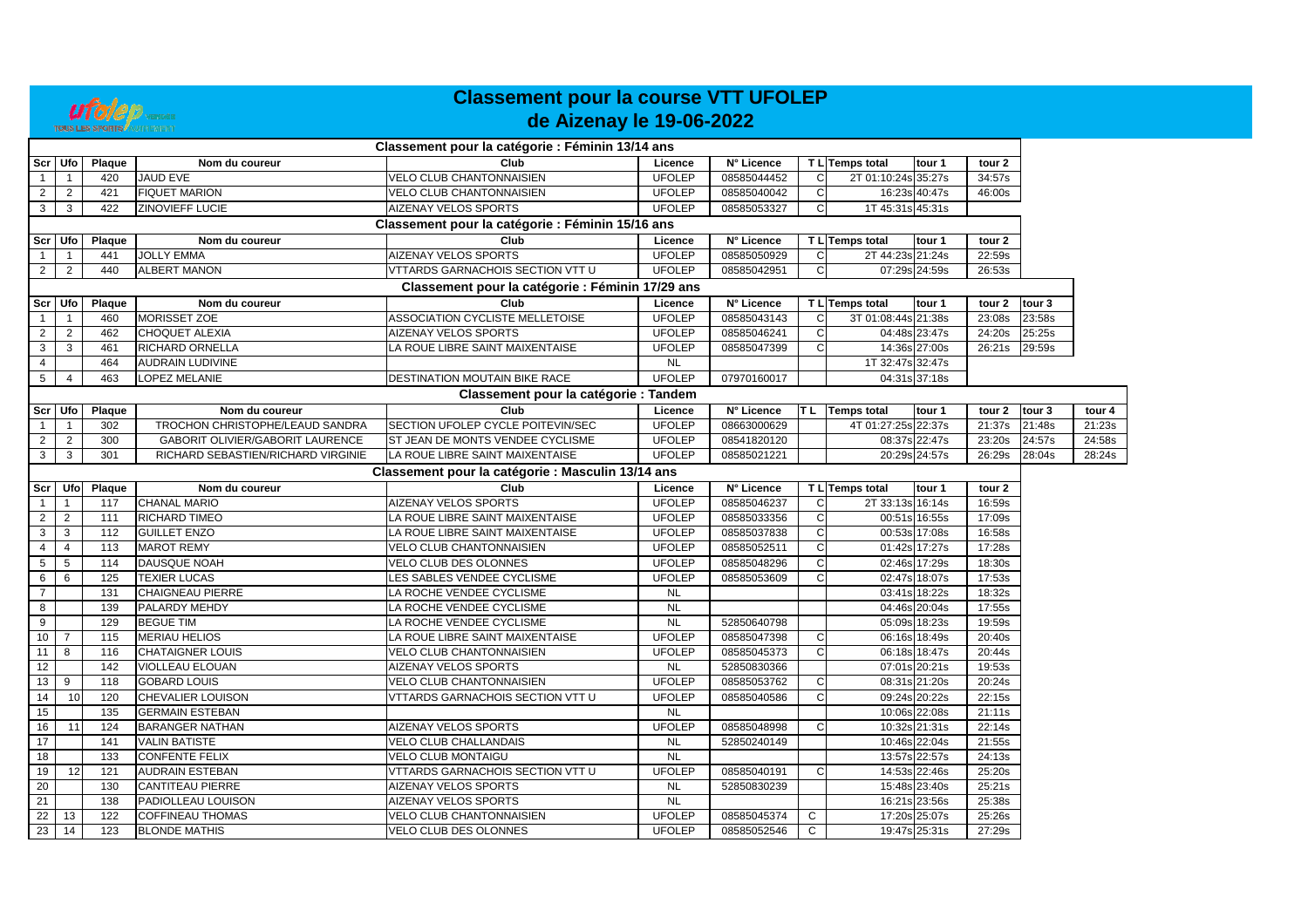| 24 |                | 136 | JOLY TITOUAN              | LES SABLES VENDEE CYCLISME       | NL            |             | 20:25s 26:08s    | 27:30s |
|----|----------------|-----|---------------------------|----------------------------------|---------------|-------------|------------------|--------|
| 25 | 15             | 128 | <b>GUIBERT SON</b>        | <b>AIZENAY VELOS SPORTS</b>      | <b>UFOLEP</b> | 08585051039 | 23:15s 26:05s    | 30:23s |
| 26 |                | 132 | <b>COFFINEAU VICTOR</b>   | <b>VELO CLUB CHANTONNAISIEN</b>  | NL            |             | 26:38s 27:00s    | 32:51s |
|    |                | 134 | <b>DELANDES JULES</b>     | <b>AIZENAY VELOS SPORTS</b>      | NL            |             | 29:21s 29:25s    | 33:09s |
| 28 | 16             | 126 | <b>BLANCHARD THIBAULT</b> | LA ROCHE VENDEE CYCLISME         | <b>UFOLEP</b> | 08585043134 | 1T 23:25s 23:25s |        |
| 29 | $\overline{a}$ | 127 | CLERJAUD NOA              | <b>IVELO CLUB CHANTONNAISIEN</b> | <b>UFOLEP</b> | 08585040845 | 30:32s 53:57s    |        |
| 30 |                | 137 | LANDRY ELI                | VELO CLUB MONTAIGU               | NL            |             |                  |        |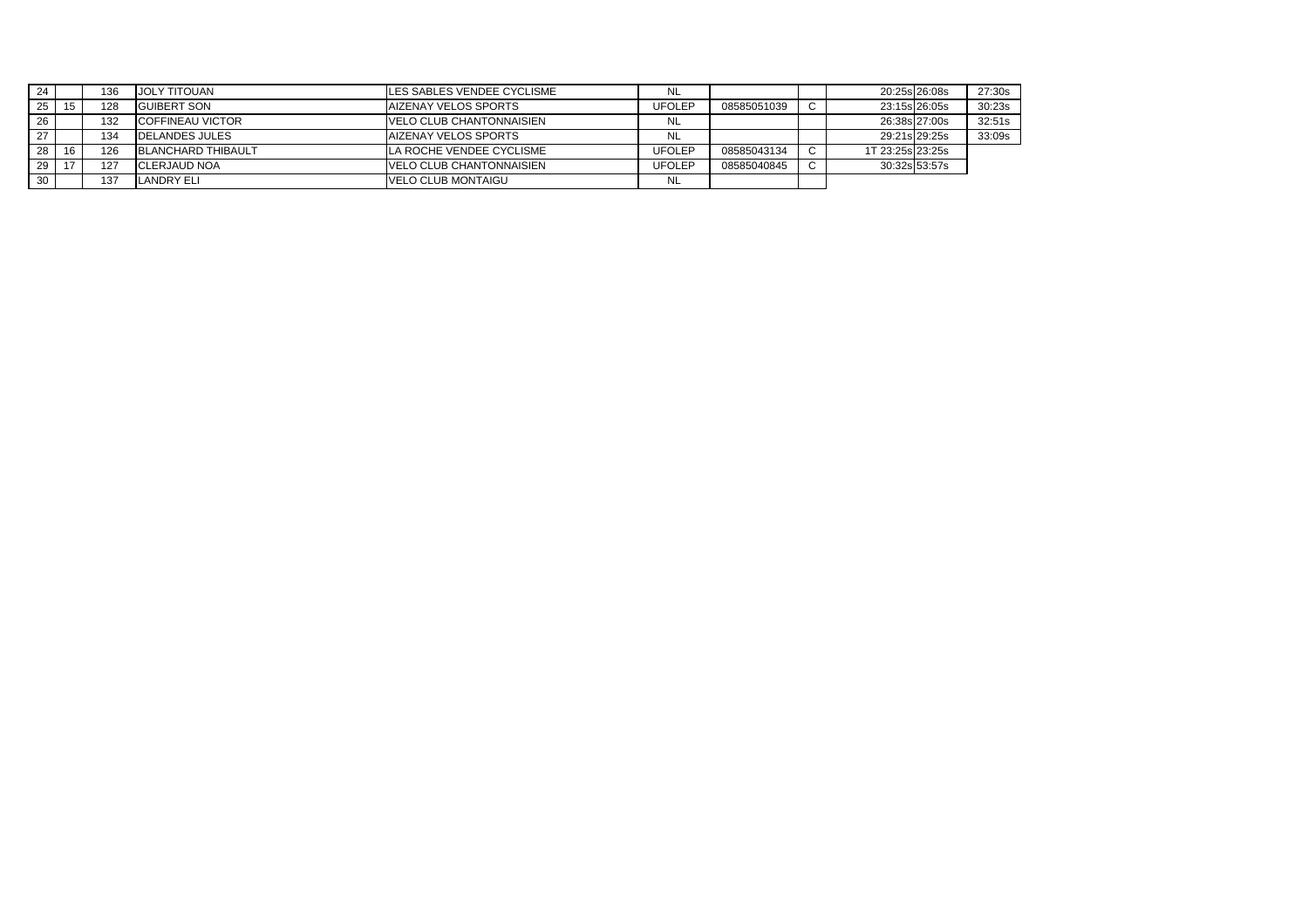|                 | Classement pour la catégorie : Masculin 40/49 ans |                 |                           |                                                     |               |             |              |                     |               |        |        |        |                   |
|-----------------|---------------------------------------------------|-----------------|---------------------------|-----------------------------------------------------|---------------|-------------|--------------|---------------------|---------------|--------|--------|--------|-------------------|
| Scr             |                                                   | Ufol Plaque     | Nom du coureur            | Club                                                | Licence       | N° Licence  |              | T L Temps total     | tour 1        | tour 2 | tour 3 | tour 4 | tour 5 tour 6     |
|                 |                                                   | 22              | <b>BARRETEAU CHARLES</b>  | LES SABLES VENDEE CYCLISME                          | <b>UFOLEP</b> | 08585032181 | C            | 6T 01:43:29s 17:39s |               | 16:56s | 17:15s | 17:26s | 17:13s 17:00s     |
| $\overline{2}$  |                                                   | 31              | <b>MORILLEAU RUDY</b>     | <b>GUIDON MACHECOULAIS</b>                          | <b>NL</b>     | 52441200327 |              |                     | 00:58s 17:55s | 17:26s | 17:29s | 17:12s | 17:13s 17:12s     |
| $\mathbf{3}$    | $\overline{2}$                                    | 23              | <b>GENDRE GUILLAUME</b>   | VTTARDS GARNACHOIS SECTION VTT U                    | <b>UFOLEP</b> | 08585048990 | <sub>C</sub> |                     | 02:54s 18:23s | 17:43s | 17:50s | 17:36s | 17:28s 17:23s     |
| $\overline{4}$  | 3                                                 | 21              | <b>BONNEAU RAYNALD</b>    | VTTARDS GARNACHOIS SECTION VTT U                    | <b>UFOLEP</b> | 08585025303 | C            |                     | 07:12s 18:28s | 18:00s | 18:18s | 18:25s | 18:42s 18:48s     |
| 5               | $\overline{4}$                                    | 20              | <b>GAGNEUX ERIC</b>       | <b>VELO CLUB CHANTONNAISIEN</b>                     | <b>UFOLEP</b> | 08585002929 | C            |                     | 13:04s 19:08s | 19:24s | 19:10s | 19:37s | 20:33s 18:41s     |
| 6               | 5                                                 | 26              | <b>MERIAU BENOIT</b>      | LA ROUE LIBRE SAINT MAIXENTAISE                     | <b>UFOLEP</b> | 08585021651 | C            |                     | 14:05s 20:16s | 19:45s | 19:14s | 18:57s | 19:51s 19:31s     |
| $\overline{7}$  |                                                   | 30              | <b>GRANGE MATHIEU</b>     | <b>EC BOUGUENAISIEN</b>                             | <b>NL</b>     |             |              |                     | 20:01s 19:46s | 19:59s | 20:40s | 20:57s | 20:55s 21:13s     |
| 8               | 6                                                 | 24              | <b>MASSOT JOHNNY</b>      | <b>VELO CLUB CHANTONNAISIEN</b>                     | <b>UFOLEP</b> | 08585018926 |              | 5T 01:47:43s 19:32s |               | 19:43s | 19:48s | 19:20s | 29:20s            |
| 9               | $\overline{7}$                                    | 25              | <b>PIVETEAU EMMANUEL</b>  | CHAUCHE V.T.T                                       | <b>UFOLEP</b> | 08585047970 | C            |                     | 15:09s 23:29s | 23:40s | 24:54s | 25:07s | 25:42s            |
| 10              | 8                                                 | $\overline{27}$ | <b>JAUD SEBASTIEN</b>     | <b>VELO CLUB CHANTONNAISIEN</b>                     | <b>UFOLEP</b> | 08585003383 | C            | 3T 01:44:03s 33:39s |               | 34:39s | 35:45s |        |                   |
| $\overline{11}$ | 9                                                 | 28              | <b>POUVREAU GILDAS</b>    | <b>VELO CLUB DES OLONNES</b>                        | <b>UFOLEP</b> | 08585040458 | C            | 08:20s              | 35:05s        | 38:27s | 38:51s |        |                   |
| 12              | 10                                                | 29              | PALVADEAU MICHAEL         | ST JEAN DE MONTS VENDEE CYCLISME                    | <b>UFOLEP</b> | 08585053630 | <sub>C</sub> | 2T 52:10s 22:03s    |               | 30:07s |        |        |                   |
|                 |                                                   |                 |                           | Classement pour la catégorie : Masculin 50/59 ans   |               |             |              |                     |               |        |        |        |                   |
| Scr Ufo         |                                                   | Plaque          | Nom du coureur            | Club                                                | Licence       | N° Licence  |              | T L Temps total     | tour 1        | tour 2 | tour 3 | tour 4 | tour <sub>5</sub> |
|                 |                                                   | 84              | <b>CHOPIN STEPHANE</b>    | LES SABLES VENDEE CYCLISME                          | <b>NL</b>     | 52850200063 |              | 5T 01:29:36s 18:16s |               | 17:46s | 17:15s | 17:58s | 18:21s            |
| $\overline{2}$  | $\mathbf{1}$                                      | 71              | <b>LORTIE DENIS</b>       | ST JEAN DE MONTS VENDEE CYCLISME                    | <b>UFOLEP</b> | 08585013414 | <sub>C</sub> |                     | 01:44s 18:00s | 18:05s | 18:24s | 18:15s | 18:36s            |
| $\overline{3}$  |                                                   | 81              | <b>BERNIER LIONEL</b>     | <b>EC BOUGUENAISIEN</b>                             | <b>NL</b>     |             |              |                     | 02:35s 18:47s | 18:32s | 18:09s | 18:48s | 17:55s            |
| $\overline{4}$  | $\overline{2}$                                    | 78              | <b>GIRET CHRISTIAN</b>    | ASSOCIATION CYCLISTE MELLETOISE                     | <b>UFOLEP</b> | 08585052493 | C            |                     | 10:08s 19:21s | 19:47s | 19:58s | 19:49s | 20:49s            |
| $5\overline{)}$ | $\mathbf{3}$                                      | 72              | <b>CHANAL CHRISTOPHE</b>  | AIZENAY VELOS SPORTS                                | <b>UFOLEP</b> | 08585046238 | <sub>C</sub> |                     | 13:02s 19:34s | 19:42s | 20:31s | 20:56s | 21:55s            |
| 6               | $\overline{4}$                                    | 80              | <b>POUCLET GILLES</b>     | VELO CLUB DES OLONNES                               | <b>UFOLEP</b> | 08541818347 | C            |                     | 14:25s 20:00s | 20:46s | 21:06s | 21:11s | 20:58s            |
| $\overline{7}$  | 5                                                 | $\overline{73}$ | <b>BLONDE OLIVIER</b>     | <b>VELO CLUB DES OLONNES</b>                        | <b>UFOLEP</b> | 08585052547 | C            |                     | 25:51s 21:00s | 21:34s | 22:32s | 23:33s | 26:48s            |
| 8               |                                                   | 83              | <b>CHOPIN LAURENT</b>     | LES SABLES VENDEE CYCLISME                          | <b>NL</b>     |             |              | 4T 01:13:57s 17:54s |               | 17:45s | 18:21s | 19:57s |                   |
| 9               | 6                                                 | $\overline{75}$ | <b>JAGUENEAU TONY</b>     | LA ROCHE VENDEE CYCLISME                            | <b>UFOLEP</b> | 08541821821 | C            |                     | 17:47s 21:53s | 22:14s | 23:13s | 24:24s |                   |
| 10              | $\overline{7}$                                    | 74              | <b>BAPTISTE YANN</b>      | SOCIETE VELOCIPEDIQUE FONTENAY                      | <b>UFOLEP</b> | 08585027134 | C            |                     | 19:27s 23:20s | 22:44s | 23:23s | 23:57s |                   |
| 11              | 8                                                 | 79              | <b>BLANCHARD STEPHANE</b> | LA ROCHE VENDEE CYCLISME                            | <b>UFOLEP</b> | 08585046025 | C            |                     | 22:38s 23:56s | 23:50s | 23:56s | 24:53s |                   |
| $\overline{12}$ | 9                                                 | 77              | <b>BABU PIERRE</b>        | LA ROCHE VENDEE CYCLISME                            | <b>UFOLEP</b> | 08585046868 | C            |                     | 24:09s 24:10s | 23:39s | 25:01s | 25:16s |                   |
| 13              | 10                                                | 76              | <b>CORNUAT CLEMENT</b>    | <b>VELO CLUB DES OLONNES</b>                        | <b>UFOLEP</b> | 08585046559 | <sub>C</sub> |                     | 34:36s 25:29s | 27:30s | 27:38s | 27:56s |                   |
|                 |                                                   |                 |                           | Classement pour la catégorie : Masculin 60 ans et + |               |             |              |                     |               |        |        |        |                   |
| Scr Ufo         |                                                   | Plaque          | Nom du coureur            | Club                                                | Licence       | N° Licence  |              | T L Temps total     | tour 1        | tour 2 | tour 3 | tour 4 |                   |
| $\overline{1}$  | $\overline{1}$                                    | 151             | <b>GAUDIN ERIC</b>        | <b>VTTARDS GARNACHOIS SECTION VTT U</b>             | <b>UFOLEP</b> | 08585019221 | C            | 4T 01:14:13s 18:22s |               | 18:18s | 18:21s | 19:12s |                   |
| $\overline{2}$  | $\overline{2}$                                    | 152             | ANGIBAUD DIDIER           | VELO CLUB DES OLONNES                               | <b>UFOLEP</b> | 08541828466 | C            |                     | 07:38s 20:06s | 20:37s | 20:50s | 20:18s |                   |
| $\mathbf{3}$    | $\mathbf{3}$                                      | 159             | <b>MANDRET PAUL</b>       | <b>AIZENAY VELOS SPORTS</b>                         | <b>UFOLEP</b> | 08541828465 | <sub>C</sub> |                     | 08:05s 21:24s | 20:22s | 20:10s | 20:22s |                   |
| $\overline{4}$  | $\overline{\mathbf{A}}$                           | 162             | <b>THOUMELIN PHILIPPE</b> | TEAM CYCLISTE LE CHATEAU D'OLERON                   | <b>UFOLEP</b> | 01766757267 |              |                     | 08:23s 21:05s | 20:39s | 20:41s | 20:11s |                   |
| $\sqrt{5}$      |                                                   | 163             | DA FONSECA PEDRO          | LES SABLES VENDEE CYCLISME                          | <b>NL</b>     | 52850200138 |              |                     | 10:27s 21:15s | 20:58s | 20:50s | 21:37s |                   |
| 6               | 5                                                 | 153             | <b>DANIEAU ERIC</b>       | SOCIETE SPORTIVE NIEULAISE                          | <b>UFOLEP</b> | 08585018930 | <sub>C</sub> |                     | 11:27s 21:07s | 20:47s | 21:49s | 21:57s |                   |
| $\overline{7}$  | 6                                                 | 154             | <b>LANDRIN JEAN</b>       | LES SABLES VENDEE CYCLISME                          | <b>UFOLEP</b> | 08541800886 | $\mathsf{C}$ |                     | 12:47s 21:52s | 21:52s | 21:20s | 21:56s |                   |
| 8               | $\overline{7}$                                    | 156             | <b>RICHARD DENIS</b>      | <b>VELO CLUB DES OLONNES</b>                        | <b>UFOLEP</b> | 08541828744 | C            |                     | 15:51s 21:45s | 21:52s | 22:43s | 23:44s |                   |
| 9               | 8                                                 | 157             | <b>GIRAUD CHRISTIAN</b>   | <b>CHAUCHE V.T.T</b>                                | <b>UFOLEP</b> | 08541800042 | C            | 3T 01:16:42s 24:06s |               | 25:36s | 27:00s |        |                   |
| 10              | 9                                                 | 161             | <b>SIRET CHRISTIAN</b>    | <b>VELO CLUB CHANTONNAISIEN</b>                     | <b>UFOLEP</b> | 08541808938 | $\mathsf{C}$ |                     | 03:25s 26:02s | 26:21s | 27:44s |        |                   |
| 11              | 10                                                | 158             | PHELIPPEAU DIDIER         | VELO CLUB CHANTONNAISIEN                            | <b>UFOLEP</b> | 08541835950 | C            |                     | 04:35s 28:33s | 26:48s | 25:56s |        |                   |
| 12              | 11                                                | 155             | VALLEE JEAN LOUIS         | VELO CLUB DES OLONNES                               | <b>UFOLEP</b> | 08541828464 | C            | 2T 43:24s 21:42s    |               | 21:42s |        |        |                   |
| $\overline{13}$ |                                                   | 164             | <b>HUET HUBERT</b>        | <b>VELO CLUB CHANTONNAISIEN</b>                     | <b>NL</b>     |             |              |                     | 36:44s 42:00s | 38:08s |        |        |                   |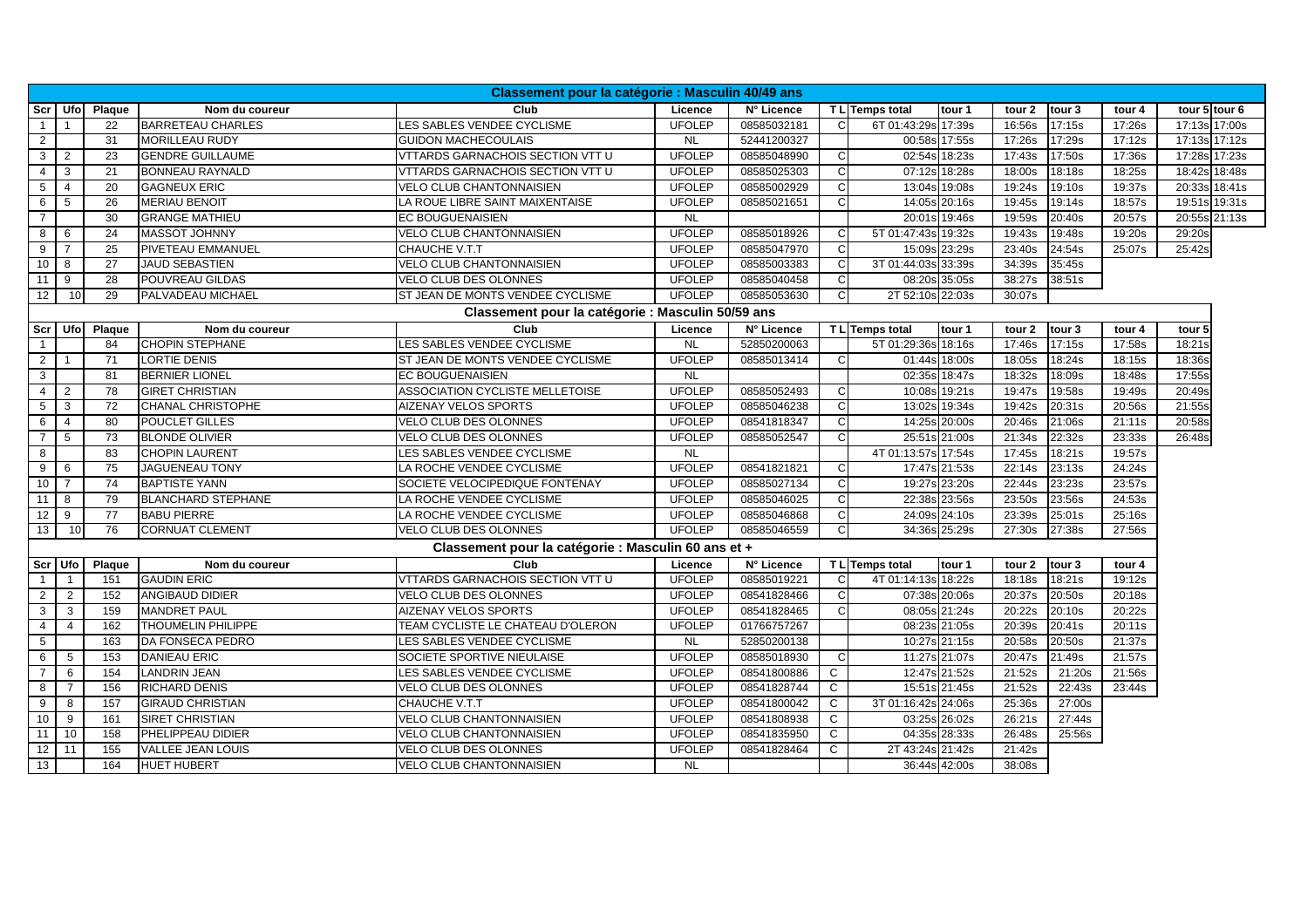

## **Classement pour la course VTT UFOLEP de Aizenay le 19-06-2022**

| Féminin 11/12 ans<br>Classement pour la catégorie : |          |                         |                                                                                               |         |            |     |             |        |                  |        |  |  |  |
|-----------------------------------------------------|----------|-------------------------|-----------------------------------------------------------------------------------------------|---------|------------|-----|-------------|--------|------------------|--------|--|--|--|
| Scr Ufo                                             | Plaque . | Nom du coureur          | Club                                                                                          | Licence | N° Licence | . . | Temps total | tour   | tour .           | tour   |  |  |  |
|                                                     | 400      | I COLINE<br>`HAIGNEAU \ | CVCI<br>_ISME<br><b>VENDEE</b><br>. ROCHE<br>$\mathbf{r}$<br>$\overline{\phantom{0}}$<br>. vl |         |            |     | 10:37s.     | 03:47s | 03.27c<br>∪J.∠ ≀ | 03:23s |  |  |  |

|                | Classement pour la catégorie : Masculin 11/12 ans |               |                            |                                  |               |             |              |                    |                 |        |        |  |  |  |
|----------------|---------------------------------------------------|---------------|----------------------------|----------------------------------|---------------|-------------|--------------|--------------------|-----------------|--------|--------|--|--|--|
| Scr Ufo        |                                                   | <b>Plaque</b> | Nom du coureur             | Club                             | Licence       | N° Licence  | <b>TL</b>    | <b>Temps total</b> | tour 1          | tour 2 | tour 3 |  |  |  |
|                |                                                   | 34            | <b>GUERMOND MATHIS</b>     | CHAUCHE V.T.T                    | <b>UFOLEP</b> | 08585048791 | $\mathsf{C}$ | 3T 07:33s          | 02:39s          | 02:22s | 02:32s |  |  |  |
| $\overline{2}$ |                                                   | 44            | <b>DELMONT EZEKIEL</b>     | <b>VELO SPORT CLISSONNAIS</b>    | <b>NL</b>     |             |              | 00:28s             | 02:37s          | 02:35s | 02:49s |  |  |  |
| 3              | $\overline{2}$                                    | 25            | <b>MICHEL FABIAN</b>       | <b>AIZENAY VELOS SPORTS</b>      | <b>UFOLEP</b> | 08585052586 | C            | 00:29s             | 02:51s          | 02:35s | 02:36s |  |  |  |
| 4              |                                                   | 45            | <b>ENGOULVENT LENNY</b>    | VELO SPORT CLISSONNAIS           | <b>NL</b>     | 52440370410 |              | 00:41s             | 02:55s          | 02:36s | 02:43s |  |  |  |
| 5              | 3                                                 | 26            | RABALLAND GABRIEL          | VTTARDS GARNACHOIS SECTION VTT U | <b>UFOLEP</b> | 08585048694 | C.           | 00:47s             | 02:57s          | 02:42s | 02:41s |  |  |  |
| 6              | 4                                                 | 27            | <b>PRIEUR DELTOUR LUKA</b> | <b>AIZENAY VELOS SPORTS</b>      | <b>UFOLEP</b> | 08585052728 | C.           | 01:05s             | 03:11s          | 02:45s | 02:42s |  |  |  |
| $\overline{7}$ | 5                                                 | 28            | LIPPENS ARTHUR             | <b>AIZENAY VELOS SPORTS</b>      | <b>UFOLEP</b> | 08585052587 | C            | 01:14s             | 03:18s          | 02:42s | 02:47s |  |  |  |
| 8              | 6                                                 | 37            | <b>HALLET ELWEN</b>        | CHAUCHE V.T.T                    | <b>UFOLEP</b> | 08585053588 | C.           |                    | $01:24s$ 03:19s | 02:45s | 02:53s |  |  |  |
| 9              |                                                   | 42            | <b>BOURDEZEAU BAPTISTE</b> | LA ROCHE VENDEE CYCLISME         | <b>NL</b>     | 52850640908 |              | 01:35s             | 03:31s          | 02:41s | 02:56s |  |  |  |
| 10             | $\overline{7}$                                    | 35            | <b>BLOT RAPHAEL</b>        | CHAUCHE V.T.T                    | <b>UFOLEP</b> | 08585053594 | C.           | 01:41s             | 03:20s          | 02:59s | 02:55s |  |  |  |
| 11             | 8                                                 | 30            | <b>GUILLET MAEL</b>        | <b>AIZENAY VELOS SPORTS</b>      | <b>UFOLEP</b> | 08585052727 | C            | 01:47s             | 03:28s          | 03:02s | 02:50s |  |  |  |
| 12             | 9                                                 | 29            | <b>JUBIN WILLIAM S</b>     | VTTARDS GARNACHOIS SECTION VTT U | <b>UFOLEP</b> | 08585052237 | C.           | 01:51s             | 03:30s          | 03:01s | 02:53s |  |  |  |
| 13             |                                                   | 51            | SOULLARD JUSTIN            | <b>CHAUCHE V.T.T</b>             | <b>NL</b>     | 52852930235 |              | 02:33s             | 03:56s          | 02:54s | 03:16s |  |  |  |
| 14             |                                                   | 46            | <b>LENOTRE ALBAN</b>       | LA ROCHE VENDEE CYCLISME         | <b>NL</b>     | 52850640809 |              | 02:38s             | 04:03s          | 02:55s | 03:13s |  |  |  |
| 15             |                                                   | 41            | <b>BILLAUD PIERRE</b>      | LA ROCHE VENDEE CYCLISME         | <b>NL</b>     |             |              |                    | 02:44s 04:03s   | 03:10s | 03:04s |  |  |  |
| 16             | 10                                                | 32            | <b>AVRIL NATHANAEL</b>     | <b>AIZENAY VELOS SPORTS</b>      | <b>UFOLEP</b> | 08585052725 | C.           | 02:47s             | 03:36s          | 03:10s | 03:34s |  |  |  |
| 17             | 11                                                | 31            | <b>BROSSARD LEO</b>        | <b>VELO CLUB CHANTONNAISIEN</b>  | <b>UFOLEP</b> | 08585047541 | С            | 02:55s             | 03:59s          | 03:09s | 03:20s |  |  |  |
| 18             | 12                                                | 33            | <b>BURGAUD NOE</b>         | VELO CLUB DES OLONNES            | <b>UFOLEP</b> | 08585048295 | C            | 03:02s             | 04:07s          | 03:11s | 03:17s |  |  |  |
| 19             |                                                   | 48            | <b>MICHAU NOAM</b>         | <b>AIZENAY VELOS SPORTS</b>      | <b>NL</b>     |             |              | 03:05s             | 04:24s          | 02:58s | 03:16s |  |  |  |
| 20             | 13                                                | 38            | <b>GAGNEUX BENJAMIN</b>    | <b>VELO CLUB CHANTONNAISIEN</b>  | <b>UFOLEP</b> | 08585052509 | C.           | 03:08s             | 04:05s          | 03:16s | 03:20s |  |  |  |
| 21             |                                                   | 52            | <b>TESSON HUGO</b>         | <b>AIZENAY VELOS SPORTS</b>      | <b>NL</b>     |             |              | 2T 07:57s          | 04:31s          | 03:26s |        |  |  |  |
| 22             |                                                   | 43            | <b>CHENEAU ROBIN</b>       | <b>AIZENAY VELOS SPORTS</b>      | <b>NL</b>     | 52850830289 |              | 00:19s             | 04:27s          | 03:49s |        |  |  |  |
| 23             |                                                   | 49            | <b>RAVEAU MALO</b>         | LA ROCHE VENDEE CYCLISME         | <b>NL</b>     |             |              | 00:20s             | 04:29s          | 03:48s |        |  |  |  |
| 24             |                                                   | 47            | <b>MARTIN TOM</b>          | <b>AIZENAY VELOS SPORTS</b>      | <b>NL</b>     |             |              | 00:24s             | 04:38s          | 03:43s |        |  |  |  |
| 25             | 14                                                | 39            | MOYNNERAUX MATHEO          | VELO CLUB DES OLONNES            | <b>UFOLEP</b> | 08585052554 | C.           | 00:58s             | 04:25s          | 04:30s |        |  |  |  |
| 26             | 15                                                | 40            | <b>GUIGNE ARTHUR</b>       | <b>AIZENAY VELOS SPORTS</b>      | <b>UFOLEP</b> | 08585052726 | C            |                    | 03:27s 05:17s   | 06:07s |        |  |  |  |
| 27             |                                                   | 50            | <b>ROBIN SIMON</b>         | <b>AIZENAY VELOS SPORTS</b>      | <b>NL</b>     | 52850830331 |              | 1T 04:30s 04:30s   |                 |        |        |  |  |  |